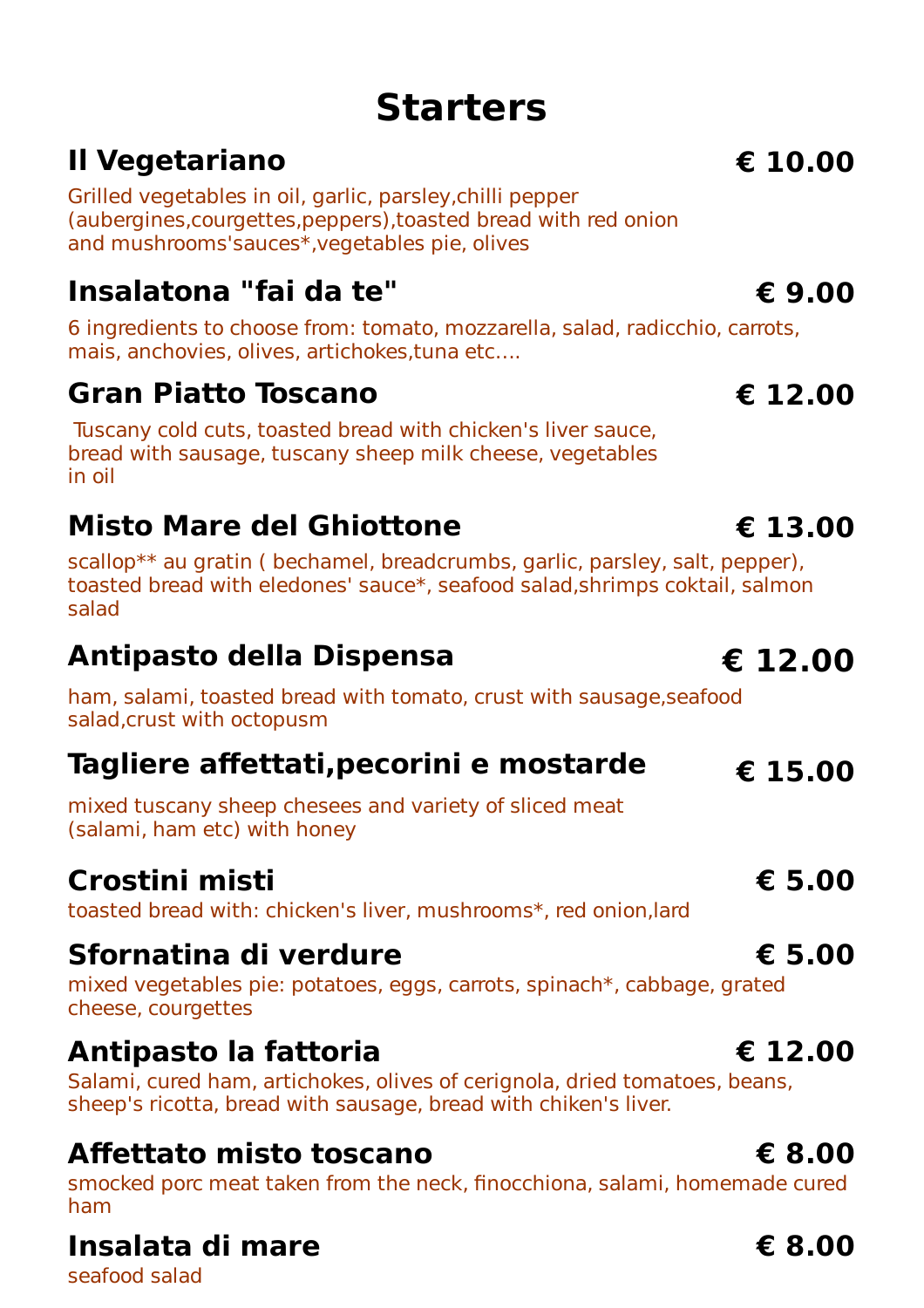# **Fresh homemade pasta**

| Gnocchi            | al formaggio di fossa                                                        | € 9.50  |
|--------------------|------------------------------------------------------------------------------|---------|
|                    | cheese slushy with cream and milk                                            |         |
|                    | All'Ammiraglia                                                               | € 9.50  |
|                    | with shrimps, courgettes*, fresh tomato, persley, garlic, chilli pepper, oil |         |
| <b>Pappardelle</b> | al cinghiale wildboar sauce                                                  | € 10.00 |
|                    | al ragù di pesce mixed fish sauce                                            | € 12.00 |
| <b>Ravioli</b>     | ragù meat sauce                                                              | € 10.00 |
|                    | <b>burro e salvia</b> butter and sage                                        | € 9.00  |
|                    | noci e mascarpone walnut, mascarpone                                         | € 10.00 |
| <b>Pici</b>        | <b>cacio e pepe</b> sheep cheese, pepper                                     | € 9.00  |
|                    | alle briciole                                                                | € 9.00  |
|                    | raosted bread, chilli pepper, garlic                                         |         |
|                    | salsiccia e chianti classico                                                 | € 9.00  |
|                    | sausage and chianti classic wine                                             |         |
|                    | Pasta                                                                        |         |
| <b>Spaghetti</b>   | <b>Verdure</b> mixed vegetables                                              | € 6.50  |
| Linguine           | carbonara                                                                    | € 7.50  |
| <b>Farfalle</b>    | <b>carbonara di mare</b> mixed fish carbon                                   | € 10.00 |
| <b>Sedani</b>      | <b>pomodoro</b> tomato sauce                                                 | € 6.00  |
| <b>Penne</b>       | salmone salmon                                                               | € 7.00  |
| <b>Riso</b>        | livornese                                                                    | € 6.50  |
|                    | tomato sauce, egg, parsley, garlic                                           |         |
|                    | pancetta e gorgonzola                                                        | € 7.00  |
|                    | bacon, bluecheese                                                            |         |
|                    | radicchio e scamorza                                                         | € 6.50  |
|                    | radicchio and scamorza cheese                                                |         |
|                    | <b>acciughe</b> anchovies                                                    | € 7.00  |
|                    | <b>scoglio</b> mixed fish                                                    | € 8.00  |
|                    | puttanesca di mare                                                           | € 8.00  |
|                    | cozze, olives, anchovies, tomato, chilli pepper                              |         |
|                    | aglio olio e peperoncino                                                     | € 6.00  |
|                    | garlic, oil, chilli pepper                                                   |         |
|                    | <b>vongole</b> fresh clams                                                   | € 10.00 |
|                    | <b>scampi</b> langoustines                                                   | € 10.00 |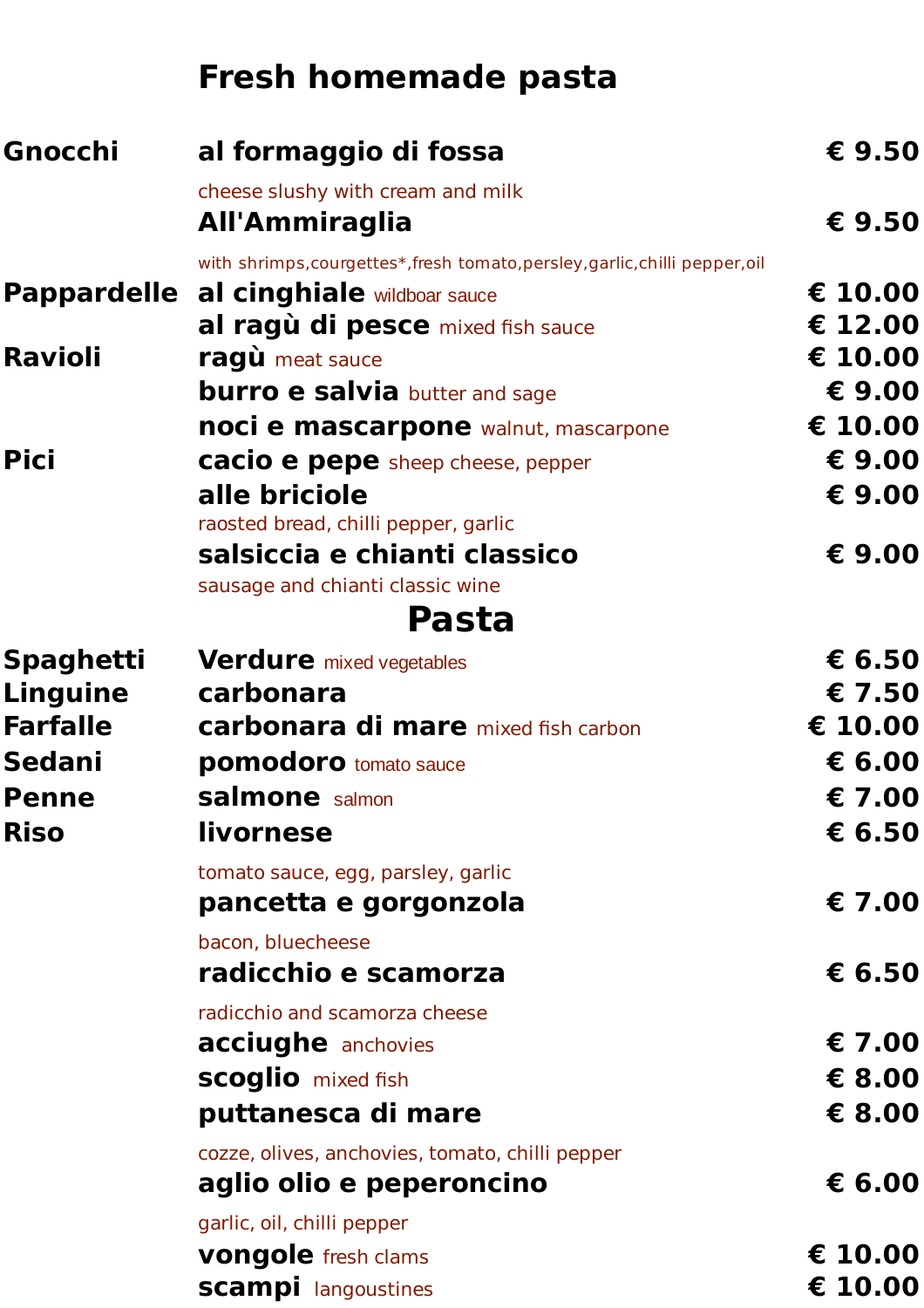# **Second Courses**

| Arrosto di Pollo e Coniglio with sidedish*<br>roasted chicken and rabbit with<br>oil, salt, pepper, garlic, sage, rosemary                                        | € 12.00          |
|-------------------------------------------------------------------------------------------------------------------------------------------------------------------|------------------|
| <b>Cinghiale in umido</b> with commeal mush<br>Wild boar cooked with tomato and red wine                                                                          | € 13.00          |
| <b>Ossobuco</b> with beans<br>marinaded marrowbone with lemon, salt and pepper. Floured and fried, than in oven<br>with lemon, persley, carrots, onion and tomato | € 13.00          |
| Fettina ai ferri o impanata with sidedish*                                                                                                                        | € 12.00          |
| veal grilled meat or in breadcrumbs<br><b>Scamerita ai ferri with sidedish*</b>                                                                                   | € 11.00          |
| grilled scamerit (part of porkneck)<br><b>Bistecca alla Fiorentina</b><br><b>Grilled T-bones steak</b>                                                            | € 4.50<br>all'hg |
| <b>Tagliata di Manzo</b> with sidedish*<br>grilled beef meat with rosemary or with rocket and green<br>pepper or with blue cheese.                                | € 16.00          |
| Bistecca di Maiale with sidedish*<br>grilled beefsteak                                                                                                            | € 11.00          |
| Filetto di manzo al pepe verde e panna<br>o alla griglia                                                                                                          | € 17.00          |
| Beef fillet, grilled or with green pepper and cream<br><b>Pecorini misti</b><br>Fresh, aged and semi-seasoned pecorino cheese                                     | € 12.00          |
|                                                                                                                                                                   |                  |

\* potatoes or vegetables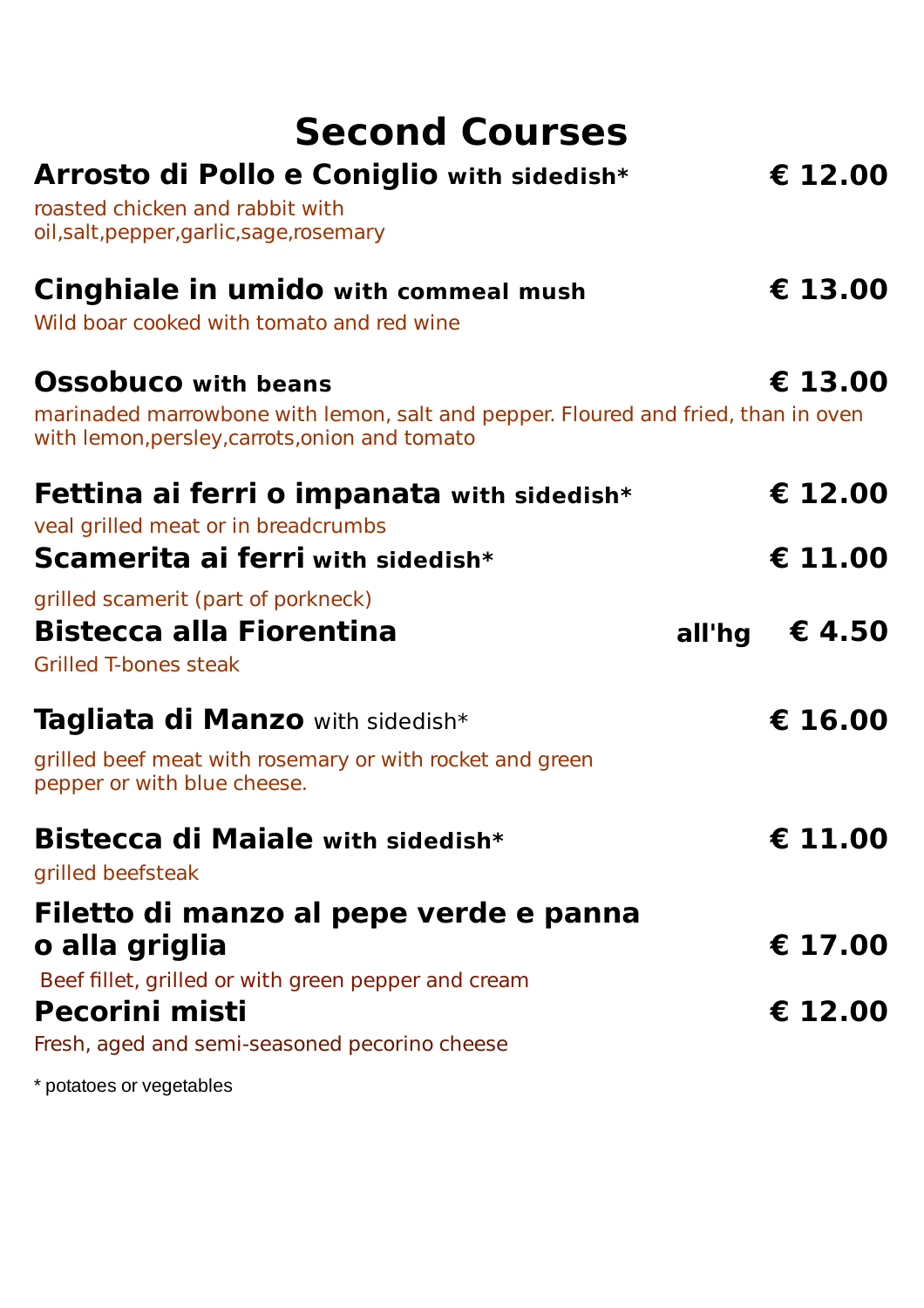### **Second Dish with Fish**

| <b>Cozze fresche</b>                                                      | <b>Impepata</b> mussels with pepper<br>al limone with lemon |         |
|---------------------------------------------------------------------------|-------------------------------------------------------------|---------|
|                                                                           |                                                             |         |
| Baccalà **                                                                | <b>Fritto</b> fried codfish                                 |         |
|                                                                           | alla Livornese                                              | € 13.00 |
|                                                                           | codfish with tomatosauce                                    |         |
| <b>Frittura mista di pesce**</b> with sidedish*                           |                                                             | € 13.00 |
|                                                                           | fried mixed fishes with sidedish                            |         |
| Gamberoni **                                                              | in guazzetto                                                | € 13.00 |
| Prawns* cooked with oil, garlic, persley, salt, chilli pepper, white wine |                                                             | € 14.00 |
|                                                                           | alla birra o griglia                                        |         |
| <b>Pesce al forno</b>                                                     | grilled prawns or with beer<br>with sidedish*<br>to the hg  | € 3.50  |
|                                                                           |                                                             |         |
| fresh Fish cooked in oven with parsley garlic, salt, pepper,oil           |                                                             |         |
| Spiedini di pesce**                                                       | with sidedish*                                              | € 15.00 |
| <b>Fish skewers</b>                                                       |                                                             |         |
| Grigliata di pesce**                                                      | with sidedish*                                              | € 16.00 |
| grilled fishes: cuttlefish, squid, swordfish, king prowns                 |                                                             |         |
| Filetto di branzino al forno**with sidedish*                              |                                                             | € 12.00 |
| * tomatoes, salads or vegetables                                          |                                                             |         |
| sidedish                                                                  |                                                             |         |
| Insalata verde                                                            | green salad                                                 | € 3.50  |
| Insalata mista                                                            | mixed salad                                                 | €4.00   |
| Ceci o fagioli lessi                                                      | beans or chickpea                                           | € 4.00  |
| Patate fritte**                                                           | chips                                                       | € 4.00  |
| <b>Patate lesse</b>                                                       | boiled potatoes                                             | €4.00   |
| Verdura cotta**                                                           | boiled vegetables                                           | € 4.00  |
| <b>Patate al forno</b>                                                    | roasted potatoes                                            | € 4.00  |

**Verdure Grigliate Grigliate Gridder Canadian Calculus** Grilled Zucchini,aubergines, peppers **€ 4.00** 

\*\*frozen